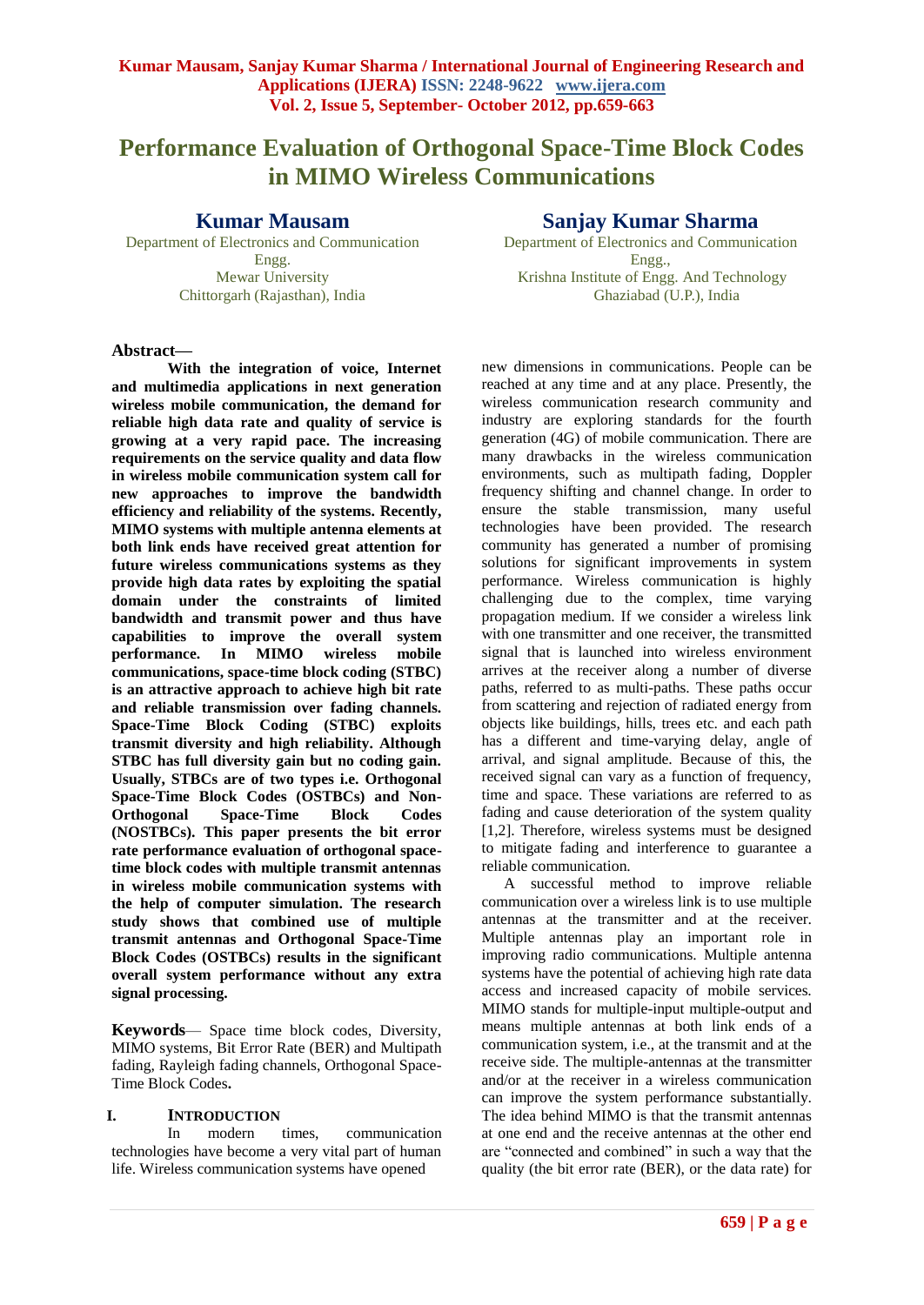each user is improved. The core idea in MIMO transmission is space-time signal processing in which signal processing in time is complemented by signal processing in the spatial dimension by using multiple, spatially distributed antennas at both link ends [3,4]. In case of multiple antennas at both link ends, utilization of diversity requires a combination of the receive and transmit diversity. The diversity order is bounded by the product of the number of transmit and receive antennas [5,6].

The key feature of all diversity methods is to provide a low bit error rate. Usually, the system performance with diversity techniques depends on signal replicas combined at the receiver end to increase the value of signal to noise ratio. Basically, there are four main types of signal combining techniques at the receiver. These are: selection combining, switched combining, equal-gain combining and maximum ratio combining (MRC). More information about combining techniques can be found in [7, 8]. Because of the enormous capacity increase MIMO systems offer, such systems gained a lot of interest in mobile communication research [9,10]. Several transmission schemes have been proposed that utilize the MIMO channel in different ways, *e.g*., spatial multiplexing, space-time coding or beam forming. Space-time coding (STC), introduced first by Tarokh at el. [11], is a promising method where the number of the transmitted code symbols per time slot are equal to the number of transmit antennas. These code symbols are generated by the space-time encoder in such a way that diversity gain, coding gain, as well as high spectral efficiency are achieved.

There are various coding methods as space-time trellis codes (STTC), space-time block codes (STBC), space-time turbo trellis codes and layered space-time codes [13]. This paper explains the concept of orthogonal space-time block coding in a systematic way. The paper provides an overview of OSTBCs design principles and performance. In this paper, we investigate and analyze the bit error rate (BER) performance of orthogonal space-time block codes in MIMO wireless communication systems with the help of computer simulation.

The rest of the paper is organized as follows. In section 2, we present structure of a basic wireless MIMO system. Various space-time block codes (STBC) have been introduced in section 3. In section 4, we have introduced the concept of OSTBCs. In section 5, we have formulated the simulation environments and simulation results are presented to see the performance and we conclude the paper with some remarks in section 6.

### **II. A BASIC MIMO COMMUNICATION SYSTEM**

Wireless systems consisting of a transmitter, a radio channel and a receiver are categorized by

their number of inputs and outputs. The simplest configuration is a single antenna at both sides of the wireless link, denoted as single-input/single output (SISO) system. Using multiple antennas on one or both sides of the communication link are denoted as multiple input/multiple output (MIMO) systems [14]. The difference between a SISO system and a MIMO system with  $N_t$  transmit antennas and  $N_r$  receive antennas is the way of mapping the single stream of data symbols to  $N_t$  streams of symbols and the corresponding inverse operation at the receiver side. Systems with multiple antennas on the receive side only are called single input/multiple output (SIMO) systems and systems with multiple antennas at the transmitter side and a single antenna at the receiver side are called multiple input/single output (MISO) systems [15].

The MIMO system is the most general and includes SISO, MISO, and SIMO systems as special cases. To transmit information over a single wireless link, different transmission and reception approaches can be applied. Which one of them should be used depends on the knowledge of the instantaneous MIMO channel parameters at the transmitter side.



Fig. 1 A Basic MIMO Communication System

### **III. SPACE TIME BLOCK CODES (STBCs)**

Space-time coding is a technique that promises greatly improved performance in wireless networks by using multiple antennas at the transmitter and receiver. Space-Time Codes (STCs) are widely used in cellular communications as well as in wireless local area networks. Space-time coding (STC) is performed in both spatial and temporal domain, which introduce redundancy between those signals that are transmitted from different antennas at different time instants. With the help of space-time coding (STC), transmit diversity and antenna gain can be achieved over spatially uncoded systems without any loss of bandwidth. Thus, space-time coding (STC) focuses on improving the system performance by using a few extra transmit antennas. Usually, the design of STC leads to finding transmit matrices, which can satisfy a particular optimality criterion. While designing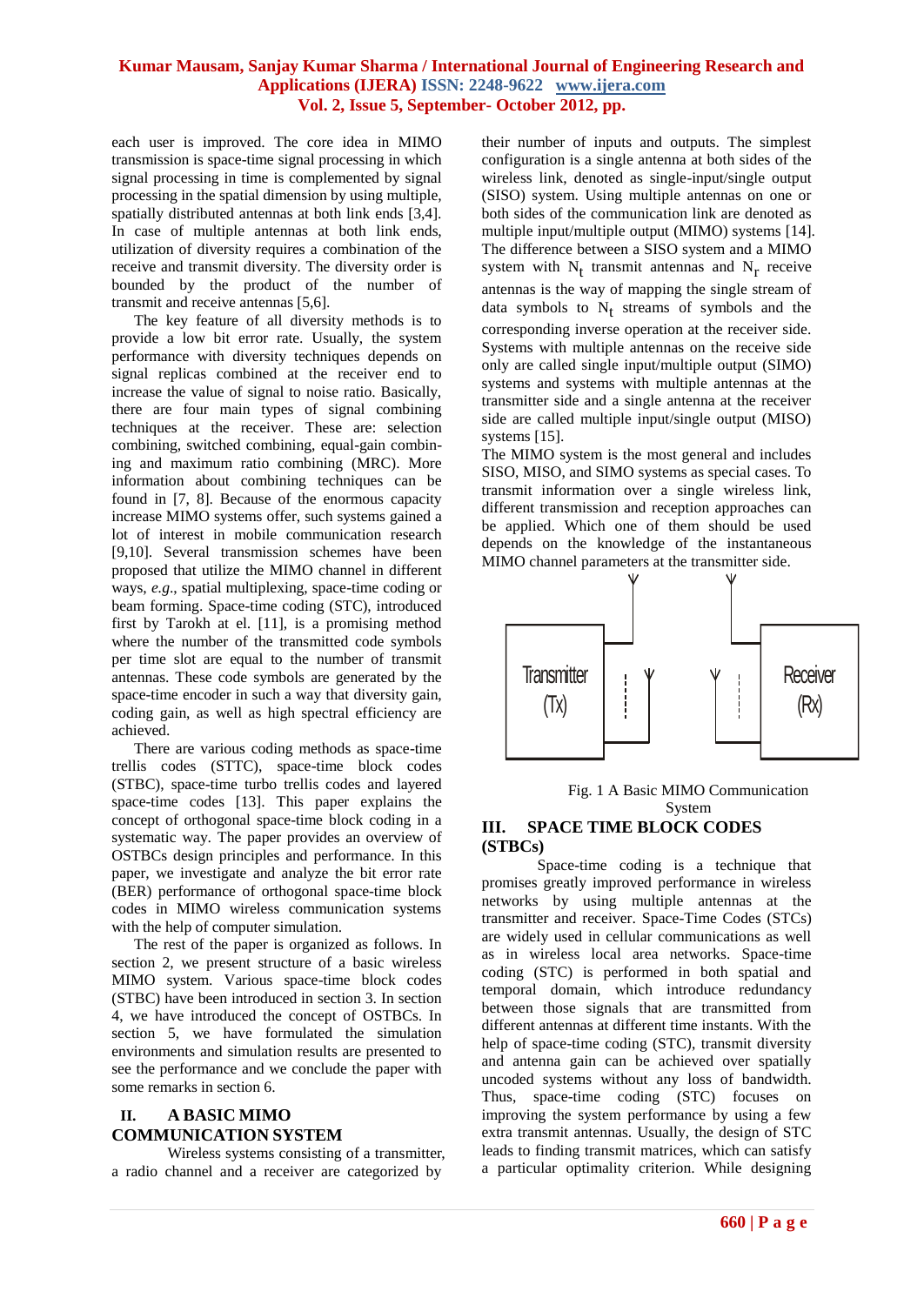STC, we have to trade-off between three main aspects. These are a simple decoding scheme, minimizing the bit error rate (BER), and maximizing the information rate or data rate. For small values of total diversity and slow fading channels, the diversity and the coding gain must be maximized by choosing an appropriate code having the largest determinant of the distance matrix.

For fast fading channels, a code with the largest minimum symbol-wise Hamming distance and the largest product distance must be chosen. Basically there are two different space-time coding methods. These are space-time trellis codes (STTCs) and space-time block codes (STBCs). STTC has been introduced in [3]. This is a coding technique that yields full diversity and sufficient coding gain at the cost of a quite high decoding complexity. To avoid this drawback, STBCs have been proposed by Alamouti [12]. Alamouti code yields full diversity and full data rate in case of two transmit antennas. The special feature of this scheme is that the signal vectors transmitted over the two transmit antennas are orthogonal to each other. This scheme can be generalized to an arbitrary number of transmit antennas with the help of orthogonal design principles.

The generalized schemes are referred to as spacetime block codes. Thus, in brief, space–time block coding is a technique used in [wireless](http://en.wikipedia.org/wiki/Wireless)  [communications](http://en.wikipedia.org/wiki/Wireless) to transmit multiple copies of a data stream across a number of [antennas](http://en.wikipedia.org/wiki/Antenna_(radio)) and to exploit the various received versions of the data to improve the reliability of data-transfer. The fact that the transmitted signal must traverse a potentially difficult environment with [scattering,](http://en.wikipedia.org/wiki/Scattering) [reflection,](http://en.wikipedia.org/wiki/Reflection_(physics))  [refraction](http://en.wikipedia.org/wiki/Refraction) and so on and may then be further corrupted by [thermal noise](http://en.wikipedia.org/wiki/Thermal_noise) in the [receiver](http://en.wikipedia.org/wiki/Receiver_(radio)) means that some of the received copies of the data will be 'better' than others. This redundancy results in a higher chance of being able to use one or more of the received copies to correctly decode the received signal. In fact, [space–time coding](http://en.wikipedia.org/wiki/Space%E2%80%93time_code) combines all the copies of the received signal in an optimal way to extract as much information from each of them as possible.Thus, the essential feature of STBCs is the provision of full diversity with extremely low encoder/decoder complexity.

#### **IV. ORTHOGONAL SPACE-TIME BLOCK CODES (OSTBCs)**

The pioneering work of Alamouti has been a basis to create OSTBCs for more than two transmit antennas. First of all, Tarokh studied the error performance associated with unitary signal matrices. Orthogonal STBCs are an important subclass of linear STBCs that guarantee that the ML detection of different symbols  $\{s_n\}$  is decoupled and at the same time the transmission scheme achieves a diversity

order equal to  $N_tN_r$ . Orthogonal STBCs have received considerable attention in recent open loop multiple input multiple output (MIMO) wireless mobile communication systems because they allow low complexity maximum likelihood decoding and guarantee full diversity [13]. The main drawback of OSTBCs is the fact that for more than two transmit antennas and complex-valued signals, OSTBCs only exist for code rates smaller than one symbol per time slot. An OSTBC is a linear space-time block code **S** that has the following unitary property:

$$
S^H \sum_{n=1}^{N} |s_n|^2 \mathbf{I} S \qquad \qquad ...(1)
$$

The i-th row of **S** corresponds to the symbols transmitted from the i-th transmit antenna in N transmission periods, while the j-th column of **S** represents the symbols transmitted simultaneously through  $n_t$  transmit antennas at time j. According to equation (1) the columns of the transmission matrix **S** are orthogonal to each other. That means that in each block, the signal sequences from any two transmit antennas are orthogonal. The orthogonality enables us to achieve full transmit diversity and at the same time, it allows the receiver by means of simple MRC to decouple the signals transmitted from different antennas and consequently, it allows a simple ML decoding.

### *A. Few illustrations of OSTBCs 1. OSTBC with a rate of 1/2 symbol per time slot*

For any arbitrary complex signal constellation, there are OSTBCs that can achieve a rate of  $1/2$  for any given number of  $N_t$  transmit antennas. For example, the code matrices **S3** and **S4** are OSTBCs for three and four transmit antennas, respectively and they have the rate 1/2 [3]. With the code matrix **S**3, four complex symbols are taken at a time and transmitted via three transmit antennas in eight time slots. Thus, the symbol rate is 1/2. With the code matrix **S**4, four symbols are taken at a time and transmitted via four transmit antennas in eight time slots, resulting in a transmission rate of 1/2 as well.

$$
\mathbf{S}_3 = \begin{bmatrix} s_1 & s_2 & s_3 \\ -s_2 & s_1 & -s_4 \\ -s_3 & s_4 & s_1 \\ -s_4 & -s_3 & s_2 \\ s_1^* & s_2^* & s_3^* \\ -s_2^* & s_1^* & -s_4^* \\ -s_3^* & s_4^* & s_1^* \\ -s_4^* & -s_3^* & s_2^* \end{bmatrix} \qquad \dots (2)
$$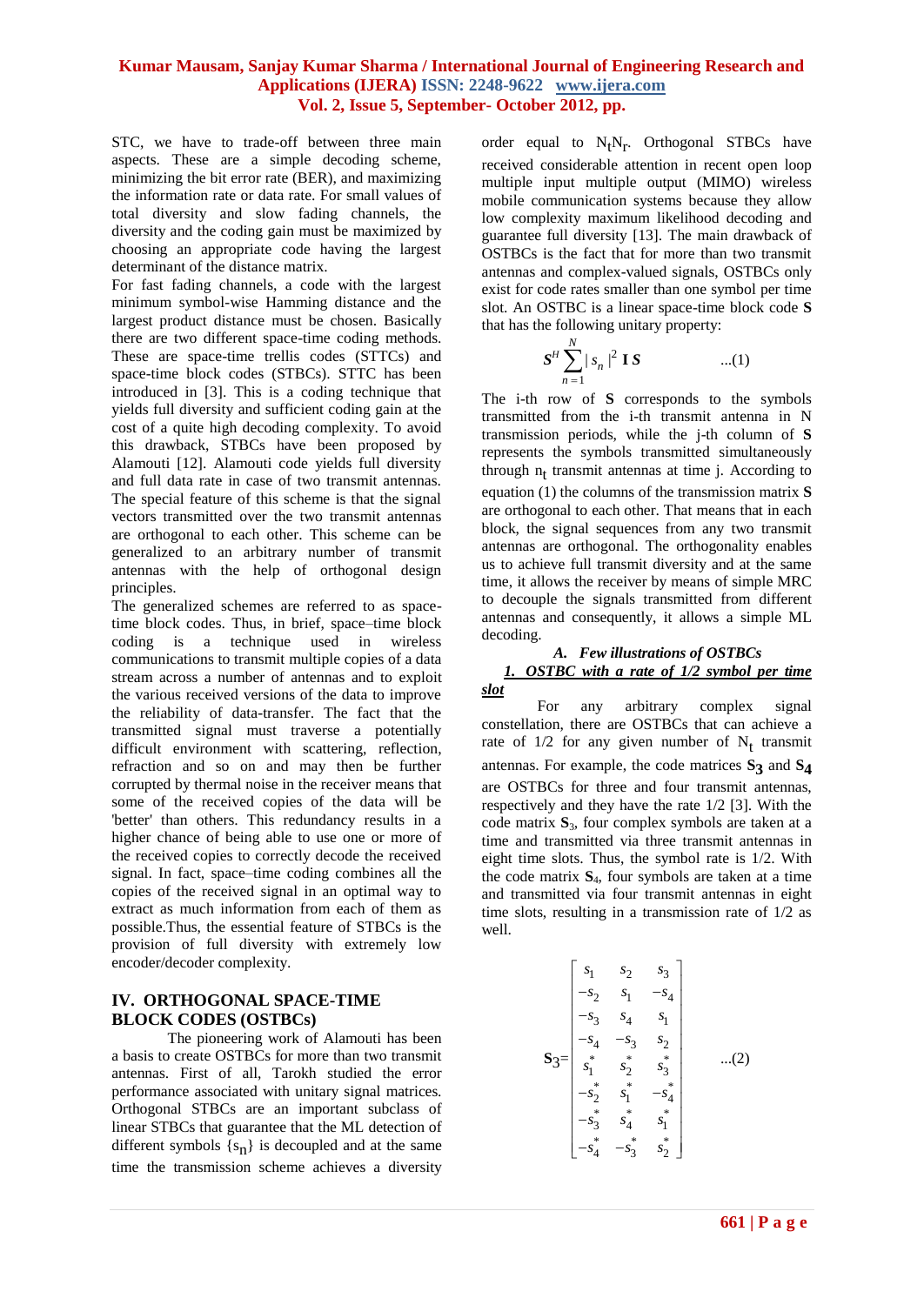$$
\mathbf{S}_{4} = \begin{bmatrix} s_{1} & s_{2} & s_{3} & s_{4} \\ -s_{2} & s_{1} & -s_{4} & s_{3} \\ -s_{3} & s_{4} & s_{1} & -s_{2} \\ -s_{4} & -s_{3} & s_{2} & s_{1} \\ s_{1}^{*} & s_{2}^{*} & s_{3}^{*} & s_{4}^{*} \\ -s_{2}^{*} & s_{1}^{*} & -s_{4}^{*} & s_{3}^{*} \\ -s_{3}^{*} & s_{4}^{*} & s_{1}^{*} & -s_{2}^{*} \\ -s_{4}^{*} & -s_{3}^{*} & s_{2}^{*} & s_{1}^{*} \end{bmatrix} \quad ...(3)
$$

#### *2. OSTBC with a rate of 3/4*

The following code matrices  $S_3$  and  $S_4$  are complex generalized designs for OSTBC with rate 3/4 for three and four transmit antennas, respectively [3].

$$
\mathbf{S}'_{3} = \begin{bmatrix} s_{1} & s_{2} & \frac{s_{3}}{\sqrt{2}} \\ -s_{2}^{*} & s_{1}^{*} & \frac{s_{3}}{\sqrt{2}} \\ \frac{s_{3}^{*}}{\sqrt{2}} & \frac{s_{3}^{*}}{\sqrt{2}} & \frac{(-s_{1} - s_{1}^{*} + s_{2} - s_{2}^{*})}{2} \\ \frac{s_{3}^{*}}{\sqrt{2}} & -\frac{s_{3}^{*}}{\sqrt{2}} & \frac{(s_{2} + s_{2}^{*} + s_{1} - s_{1}^{*})}{2} \end{bmatrix} (4)
$$
\n
$$
\mathbf{S}'_{4} = \begin{bmatrix} s_{1} & s_{2} & \frac{s_{3}}{\sqrt{2}} & \frac{s_{3}}{\sqrt{2}} \\ s_{3}^{*} & s_{1}^{*} & \frac{s_{3}}{\sqrt{2}} & -\frac{s_{3}}{\sqrt{2}} \\ \frac{s_{3}^{*}}{\sqrt{2}} & \frac{s_{3}^{*}}{\sqrt{2}} & \frac{-s_{3}^{*}}{\sqrt{2}} \\ \frac{s_{3}^{*}}{\sqrt{2}} & \frac{s_{3}^{*}}{\sqrt{2}} & \frac{(-s_{1} - s_{1}^{*} + s_{2} - s_{2}^{*})}{2} & \frac{(-s_{2} - s_{2}^{*} + s_{1} - s_{1}^{*})}{2} \\ \frac{s_{3}^{*}}{\sqrt{2}} & -\frac{s_{3}^{*}}{\sqrt{2}} & \frac{(s_{2} + s_{2}^{*} + s_{1} - s_{1}^{*})}{2} & \frac{(s_{1} + s_{1}^{*} + s_{2} - s_{2}^{*})}{2} \end{bmatrix} (5)
$$

Obviously, some transmitted signal samples are scaled linear combinations of the original symbols.

#### **V. SIMULATION RESULTS**

This section provides simulation results for the codes given above. In figure 2 and figure 3, we have drawn the bit error rate (BER) curves against SNR values for the  $N_t$  x 1 configuration with Rayleigh channel coefficients using OSTBCs. Here, we consider two special cases. Figure 2 shows bit error rate (BER) for OSTBCs for an uncoded 4-PSK and for the OSTBCs using two; three, and four transmit antennas. The transmission using two transmit antennas makes use of 4-PSK constellation and the Alamouti code. For three and four transmit

antennas, the 16-QAM constellation and the codes  $S'_3$  from equation (4) and  $S'_4$  from equation (5), respectively, are utilized.

The total transmission rate in each case is 6 bits/second. It may be observed that at the BER of  $10^{-2}$ , the rate 3/4 16-QAM code  $S'_{4}$  provides about 9 dB gain over the use of an uncoded 4-PSK data transmission. For higher SNR values, the code  $S_4'$ for four transmit antennas provides about 6 dB gain at BER =  $10^{-3}$  over use of the Alamouti code. Figure 3 illustrates bit error rate (BER) for OSTBCs using two, three, and four transmit antennas together with an uncoded 8-PSK transmission. The transmission using two transmit antennas employs the 8-PSK constellation and the Alamouti code. For three and four transmit antennas, the 16-QAM constellation and the codes **S**<sup>3</sup> and **S**4, respectively, are used. Since  $S_3$  and  $S_4$  are rate 1/2 codes, the total transmission rate in each case is 4 bits/second. It may be observed that at the BER of  $10^{-3}$  the rate 1/2 16-QAM code  $S_4$ gives about 8 dB gain over the use of an uncoded 4- PSK data transmission and at BER =  $10^{-4}$  about 2 dB over the codes with two and three transmit antennas. From simulation results, it may be observed that with increase in the number of transmit antennas; a significant performance gain can be achieved. One very important feature of OSTBCs is that if we increase the number of transmit antennas, the decoding complexity is not significantly increased, due to the fact that only linear processing is required for decoding.



Fig. 2. BER performance for OSTBCs of 6 bits/channel using  $(N_t \times 1)$  configuration